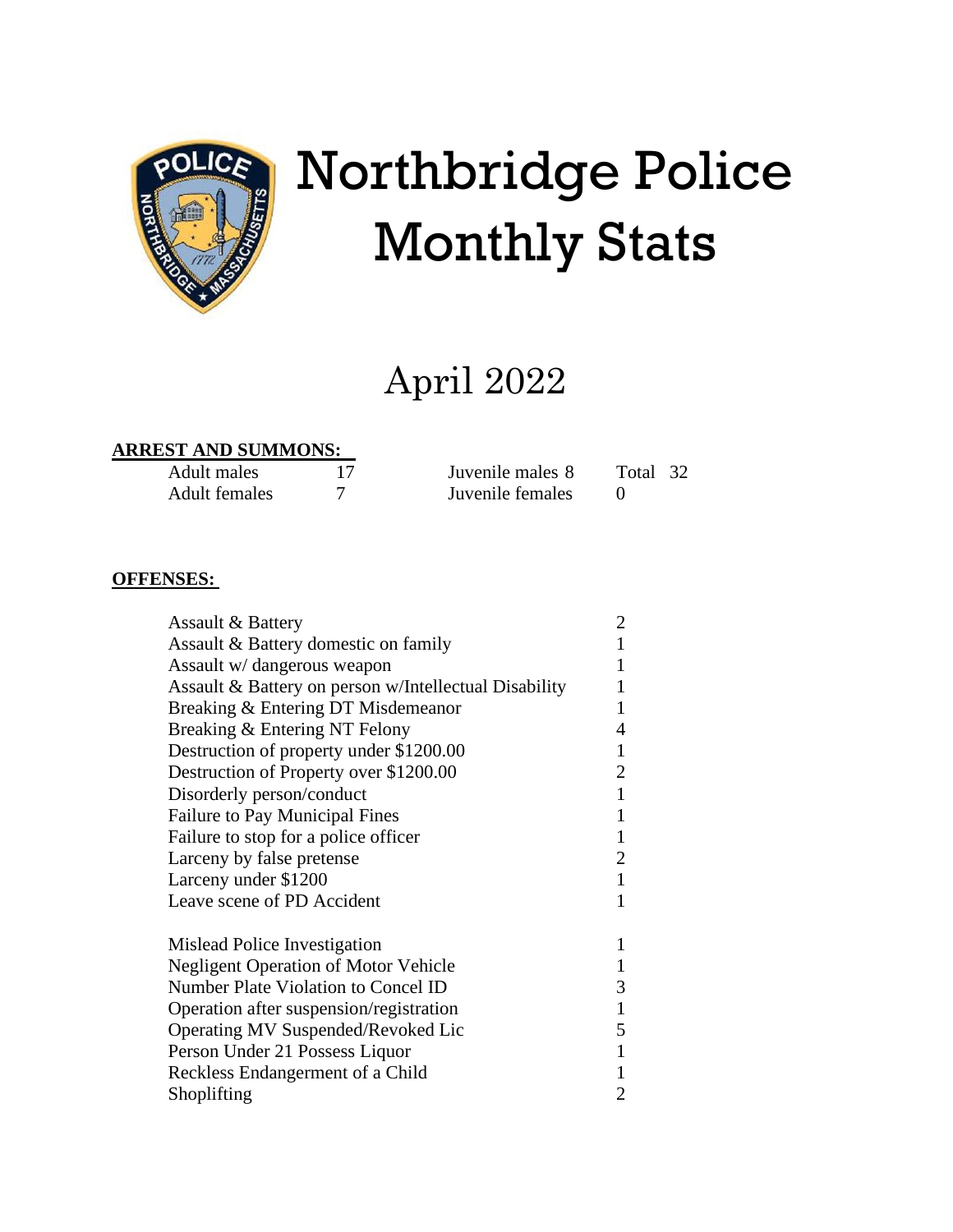| Unlicensed operation of MV |               |
|----------------------------|---------------|
| Un-insured MV              | 3             |
| Un-registered MV           | $\mathcal{R}$ |
| <b>Vandalize Property</b>  | 12            |
| Warrant D/W                |               |

#### **TOTAL 64**

# **TRAFFIC ACCIDENTS INVESTIGATED:**

| <b>Total Accidents</b>        | 37 |
|-------------------------------|----|
| Personal Injury               | 4  |
| Property Damage Over \$1000   | 15 |
| Property Damage Under \$1,000 | 19 |
| Persons Injured               | 5  |
| Pedestrians Injured           |    |

# **MISCELLANEOUS:**

|                                       | Complaints Investigated | 1801 |  |
|---------------------------------------|-------------------------|------|--|
| <b>Motor Vehicle Citations Issued</b> |                         | 117  |  |
| Parking tickets issued                |                         | 4    |  |
| <b>Bank/Burglar Alarms</b>            |                         | 20   |  |
| Mental Health/Section 12              |                         | 5    |  |
| <b>Medical Calls</b>                  |                         | 210  |  |
| Vandalism                             |                         | 13   |  |
|                                       | Motor Vehicle Lockouts  | 12   |  |
| Overdoses                             |                         | 3    |  |
|                                       |                         |      |  |
| <b>PC</b>                             | Male                    | 1    |  |
| <b>PC</b>                             | Female                  |      |  |